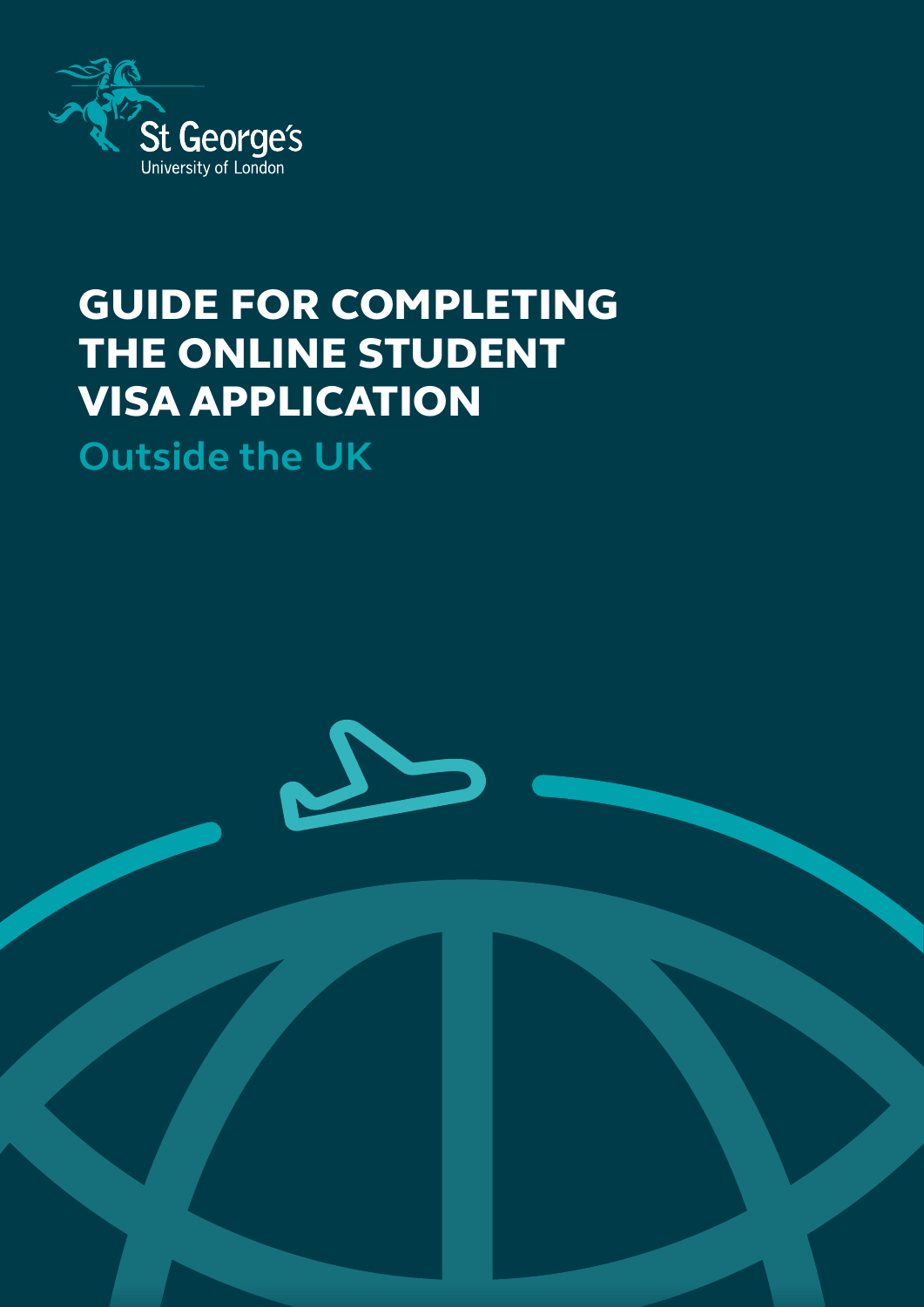This document has been prepared by the International Advising Team to provide guidance for students completing the online student visa application from outside the UK.

- **To make the application online from outside the UK you need to apply from the country that you are ordinarily resident in.** Normally this means your country of nationality, however, if you hold a residence permit in a country other than your nationality you may be able to apply from there.
- **You cannot add family members ('dependants') to this application.** If you intend to bring family to the UK, a separate visa application will need to be completed for each dependant. Please note, only some students are eligible to bring family to the UK as a visa dependant.

Please ensure that you send us a PDF of your application to check before completing the declaration as you will no longer be able to edit your answers after completing the declaration.

If you have any questions about the student visa application process or form, please contact us at student.immigration@sgul.ac.uk

### **Contents**

[Getting started](#page-2-0) [Reviewing and downloading your draft application](#page-2-0) [Completing the application form](#page-3-0) [Documents & Declaration](#page-8-0) [Immigration Heathcare Surcharge \(IHS\)](#page-8-0) [BRP Collection – ACL Code](#page-9-0) [View and prove your immigration status – EEA and Swiss Nationals](#page-9-0) [Further help & support](#page-9-0)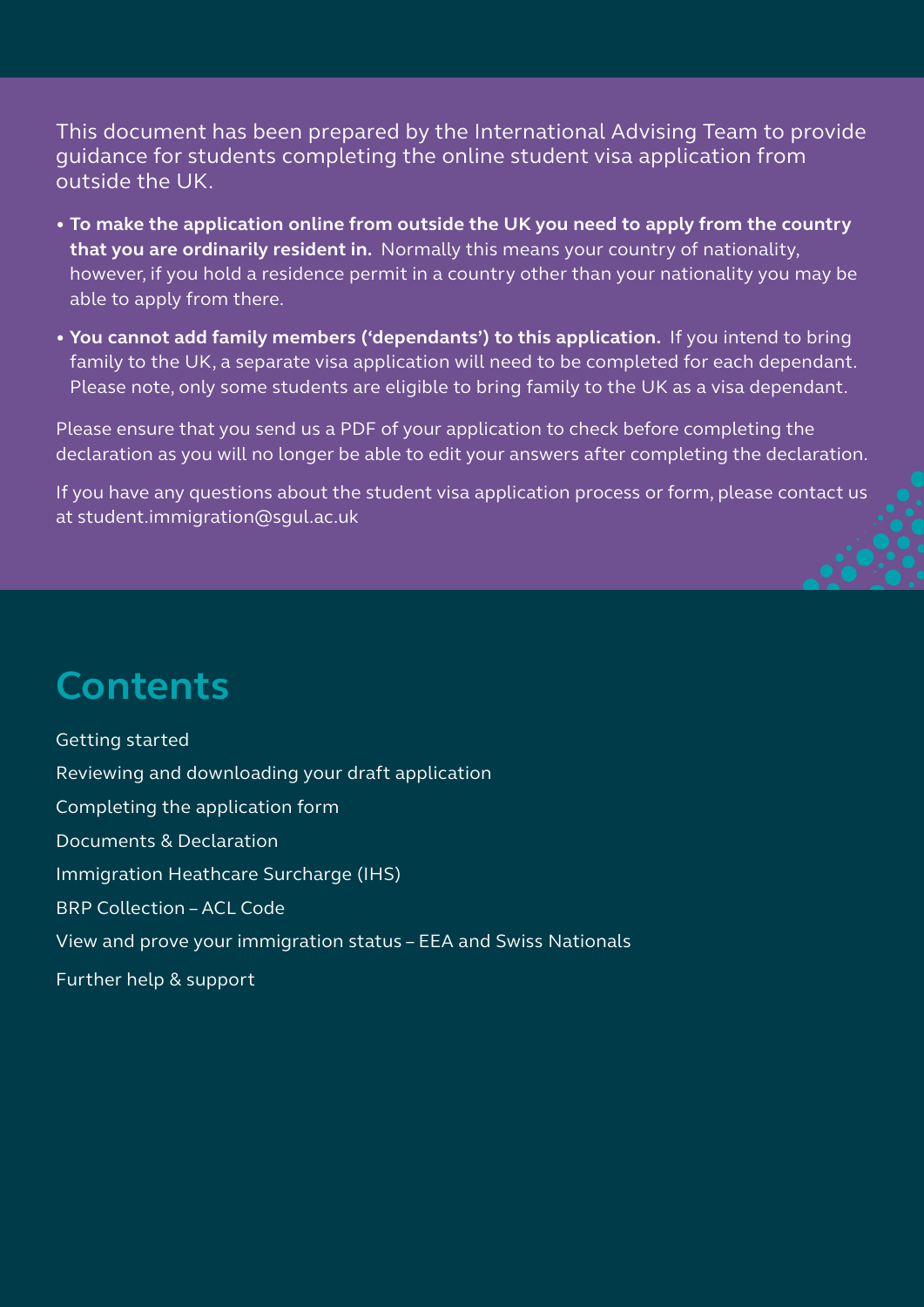## <span id="page-2-0"></span>**Getting started**

- Either scan the QR code on the right hand side or go to https://www.gov.uk/student-visa/apply
- Click on the green 'Start now' button
- Answer 'No' to the question 'Are you intending to live in one of the Crown Dependencies of the UK?
- Confirm your visa type Student
- Select a country to provide your biometrics this is the country you are applying in and that you can attend an appointment for your biometrics (fingerprints and facial photograph).
- Register an email you must register your email and create a password. You will then be emailed a link to enable you to return to your application at a later stage.

### FIND OUT MORE

WWW.GOVUK/ STUDENT-VIAS/APPLY



#### EEA AND SWISS NATIONALS

The application process is slightly different for **EEA and Swiss Nationals** who will **not** need to book an appointment at a Visa Application Centre (VAC) to give biometric (fingerprints, facial photograph). Instead, before starting the online application form, will be instructed to:

(i) use a phone app (UK Immigration: ID Check) to provide a face-scan

(ii) create a UK Visas and Immigration (UKVI) account

If you are unable to use the phone app, you will need to follow the same process as **non-EEA nationals**, i.e. complete the online application form and then attend a Visa Application Centre to confirm your identity.

### **Reviewing and downloading your draft application**

As you go through the application, you will be able to review and change your answers if required. You will also be able to save your application and come back to it at another time if you need to. If you are inactive for 25 minutes you will be automatically logged out.

In the top right corner of the page, if you click on the  $\blacktriangleright$  arrow next to your name, it will give you the option to

- Return to this application later
- Download PDF
- Sign out

When you sign out, you can return to the application using the original link sent to you. If you select 'return to this application later' you will be emailed a new link.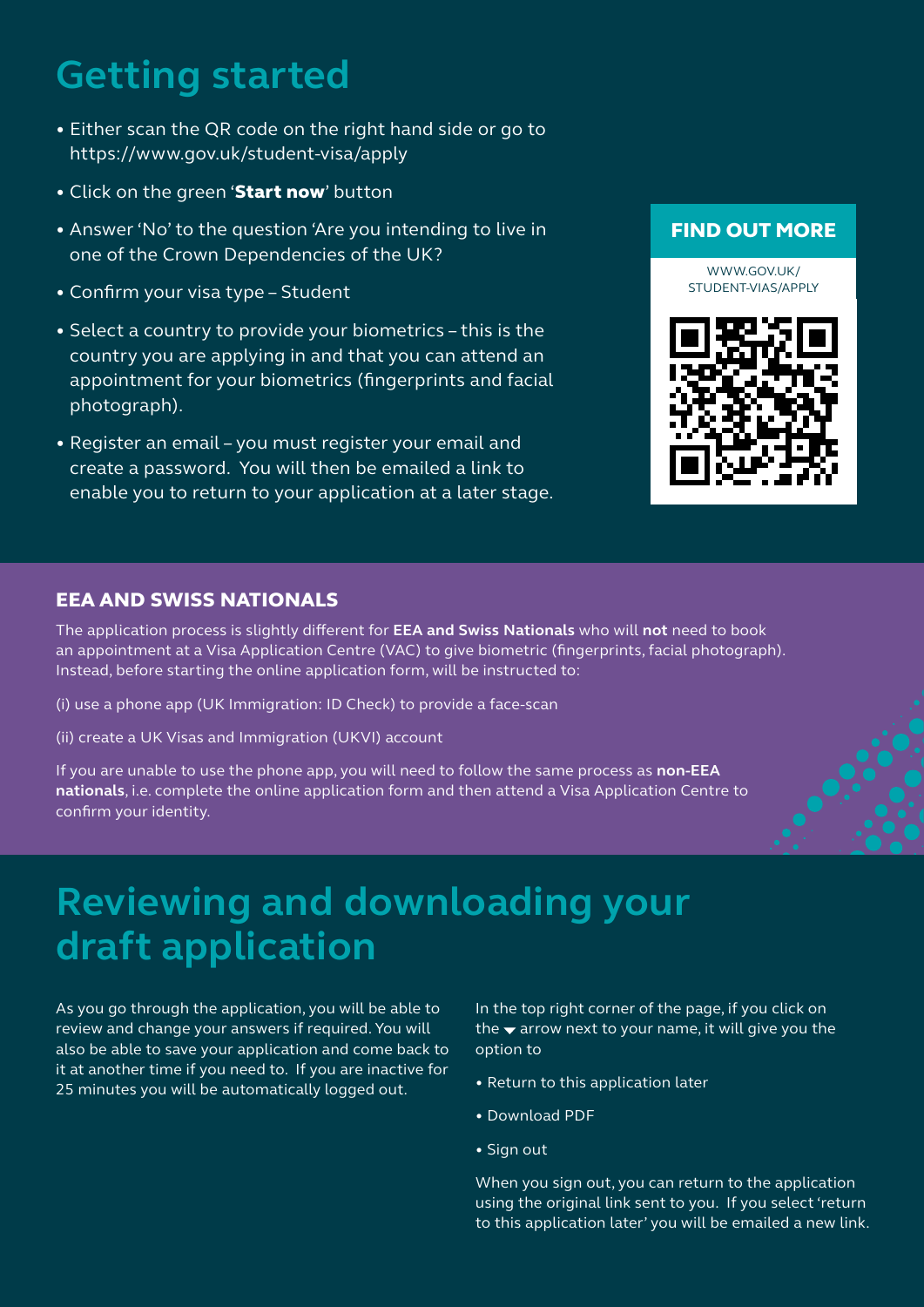# <span id="page-3-0"></span>**Completing the application form**

Below are the types of questions you will be asked. These questions may vary depending upon your circumstances, for e.g. questions on English language assessment will not appear if you're from a **[majority English speaking country](https://www.gov.uk/guidance/immigration-rules/immigration-rules-appendix-english-language)** or you are Canadian.

| <b>Questions asked</b>                         | <b>Guidance</b>                                                                                                                                                                                                                                                                                                                                                                                                                                                                                                                                                                                                                                                                                                                                                                                                                                                                                     |
|------------------------------------------------|-----------------------------------------------------------------------------------------------------------------------------------------------------------------------------------------------------------------------------------------------------------------------------------------------------------------------------------------------------------------------------------------------------------------------------------------------------------------------------------------------------------------------------------------------------------------------------------------------------------------------------------------------------------------------------------------------------------------------------------------------------------------------------------------------------------------------------------------------------------------------------------------------------|
| <b>Scholarships</b>                            | This is referring to postgraduate scholarships from the UK government.<br>International students from the EU aren't eligible for those scholarship.<br>If you are a full Chevening, Marshall or Commonwealth Scholar, you will be<br>exempt from paying the Immigration Health Surcharge and visa fee at the end<br>of the application.                                                                                                                                                                                                                                                                                                                                                                                                                                                                                                                                                             |
| <b>Your name</b>                               | Enter your name as shown on your passport and CAS. If you have middle<br>names, include these with your given name.<br>If you only have one name, click 'I do not have a current passport or travel<br>document' then 'I do not have both a given and family name' and then you can<br>enter one name.                                                                                                                                                                                                                                                                                                                                                                                                                                                                                                                                                                                              |
| <b>Your address</b>                            | This is your current overseas address. If you live with your family,<br>you should choose 'Other' and write 'I live with my parents/family'.<br>If you have lived at your current address for fewer than 2 years<br>you will need to add additional addresses here.<br>This includes addresses overseas and in the UK.                                                                                                                                                                                                                                                                                                                                                                                                                                                                                                                                                                              |
| <b>Sponsor</b>                                 | Enter your 14-digit CAS number directly from your CAS Statement.                                                                                                                                                                                                                                                                                                                                                                                                                                                                                                                                                                                                                                                                                                                                                                                                                                    |
| Your passport                                  | The passport must match the one used in your CAS. Contact us immediately,<br>and before you submit your application, if you have changed your passport<br>since your CAS was issued.                                                                                                                                                                                                                                                                                                                                                                                                                                                                                                                                                                                                                                                                                                                |
| Your identity card                             | Some countries issue identity cards, which are separate from a passport or<br>visa. Provide the information, if applicable; you are not required to submit the<br>actual document as part of the visa process. If you do not have one simply<br>answer 'No'.                                                                                                                                                                                                                                                                                                                                                                                                                                                                                                                                                                                                                                        |
| Your nationality, country and date<br>of birth | If you have multiple nationalities, enter the nationality of the passport you<br>are using to apply for your visa. This must be the passport noted on your CAS<br>statement.<br>If you have <b>previous or additional nationalities</b> , you will be asked to add<br>these later in the application. If you still hold the nationality you are entering,<br>you can leave the "date held" box blank. You'll be asked to provide your<br>passport details for your other nationalities and details of your identity card (if<br>applicable).<br>If you are under 18 years old you may be asked more questions about your<br>accommodation arrangements/ care in the UK. You should prepare a letter<br>from your parent/s consenting to your accommodation and care arrangements<br>in the UK and proof of your relationship with your parent/s (i.e. birth<br>certificate) as supporting evidence. |
| <b>Current status</b>                          | If you are applying outside of your country of nationality, you will be asked to<br>confirm what permission you have to be in that country. If you do not have a<br>visa or permanent residency in the country you intend to apply from then you<br>will be asked to explain your status in further detail.                                                                                                                                                                                                                                                                                                                                                                                                                                                                                                                                                                                         |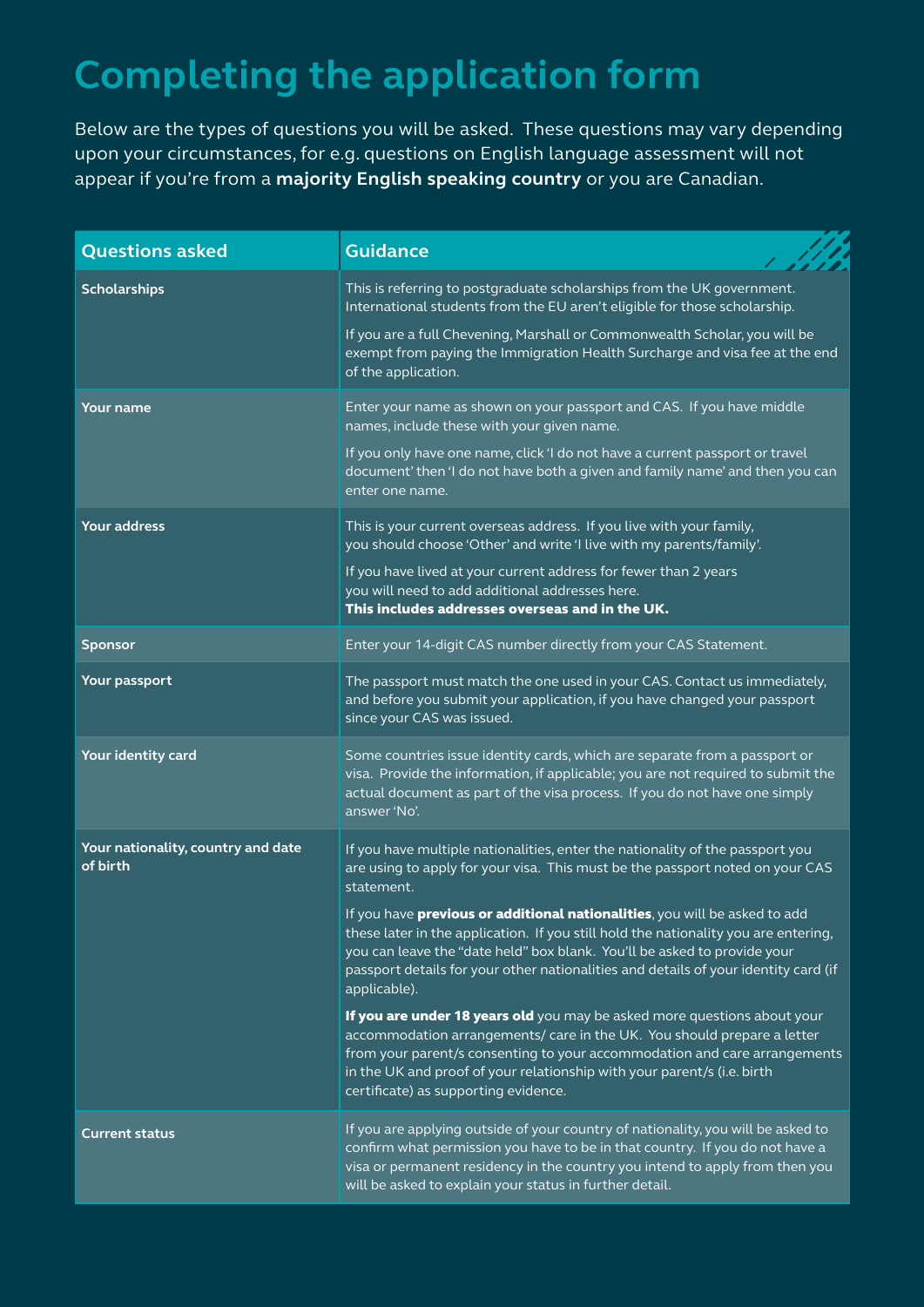| <b>Questions asked</b>                                                                           | <b>Guidance</b>                                                                                                                                                                                                                                                                                                                                                                                                                                                                               |
|--------------------------------------------------------------------------------------------------|-----------------------------------------------------------------------------------------------------------------------------------------------------------------------------------------------------------------------------------------------------------------------------------------------------------------------------------------------------------------------------------------------------------------------------------------------------------------------------------------------|
| Have you provided previous<br>evidence of English language<br>ability in a previous application? | By 'previous application', this means a previous visa application for a UK<br>visa. Only select 'Yes' if you are extending your current visa for your current<br>programme. Everyone else should choose 'No'.                                                                                                                                                                                                                                                                                 |
| Spoken language preference                                                                       | We recommend you choose English as this will be the language in which any<br>interview with UKVI will be conducted.                                                                                                                                                                                                                                                                                                                                                                           |
| English qualification from a UK<br>school                                                        | You should answer 'No'.                                                                                                                                                                                                                                                                                                                                                                                                                                                                       |
| <b>English language assessment</b>                                                               | St George's is Higher Education Provider with a track record of<br>compliance.                                                                                                                                                                                                                                                                                                                                                                                                                |
|                                                                                                  | You should check the English language section on your CAS before answering<br>the next question. In the majority of cases, your CAS will confirm that English<br>ability has already been assessed, i.e. Higher Education Institution (HEI)<br>sponsor has made assessment.                                                                                                                                                                                                                   |
|                                                                                                  | You should then answer 'Yes' to the question: Does your Confirmation of<br>Acceptance for Studies (CAS) statement indicate that your English language<br>ability was assessed by your institution or that you are a 'gifted' student?                                                                                                                                                                                                                                                         |
| <b>People financially</b><br>dependent on you                                                    | If you have a spouse and/or child who you financially support, you must<br>provide their details even if they are not coming with you to the UK. You must<br>also declare if you support any other relative.                                                                                                                                                                                                                                                                                  |
| <b>Parent detail</b>                                                                             | The form will ask for details about two of your parents. If you do not have one<br>or both parents' details, you should tick the relevant box to confirm this.                                                                                                                                                                                                                                                                                                                                |
| Family who live in the UK                                                                        | This only includes <i>immediate family members</i> , for e.g. spouse, children,<br>parents, grandparents. You do not need to include extended family, i.e.<br>cousins, aunts and uncles.                                                                                                                                                                                                                                                                                                      |
|                                                                                                  | If you answer yes, you will be asked to provide further information about this<br>person, including their relationship to you and what permission they have to be<br>in the UK.                                                                                                                                                                                                                                                                                                               |
| Travelling as part of an<br>organised group                                                      | This does not include your spouse, partner or dependant but can include a<br>parent or friend. You will be asked to provide their name, nationality and<br>relationship to you. The form only allows you to include the details of one<br>person, even if you will be travelling with more.                                                                                                                                                                                                   |
| Where will you stay in the UK                                                                    | It is not a visa requirement to have confirmed details of your<br>accommodation at the point of application.                                                                                                                                                                                                                                                                                                                                                                                  |
|                                                                                                  | Only select 'Yes' to this question if you have already made accommodation<br>arrangements. You will be asked for this address and, also given the<br>opportunity to provide details of other places you will be staying (if applicable).<br>You may need to provide a name in the box at the top of the address page,<br>you can write 'private housing' or the name of a hotel if you aren't staying with<br>friends, other relatives or in another person's home.                           |
|                                                                                                  | If you have applied for accommodation in the<br>university's halls of residence, enter the address:<br>Horton Halls, St George's Grove, Tooting, London, SW17 0BD                                                                                                                                                                                                                                                                                                                             |
|                                                                                                  | Select 'No', if you have not yet secured accommodation arrangements. You<br>can then explain your general plans for where you will be staying, giving as<br>much details as possible. This can include an address of a hotel, hostel or other<br>temporary accommodation where you will stay while you find somewhere<br>more permanent to live. You can include the university's halls of residence<br>if you have already applied but haven't yet received confirmation of your<br>booking. |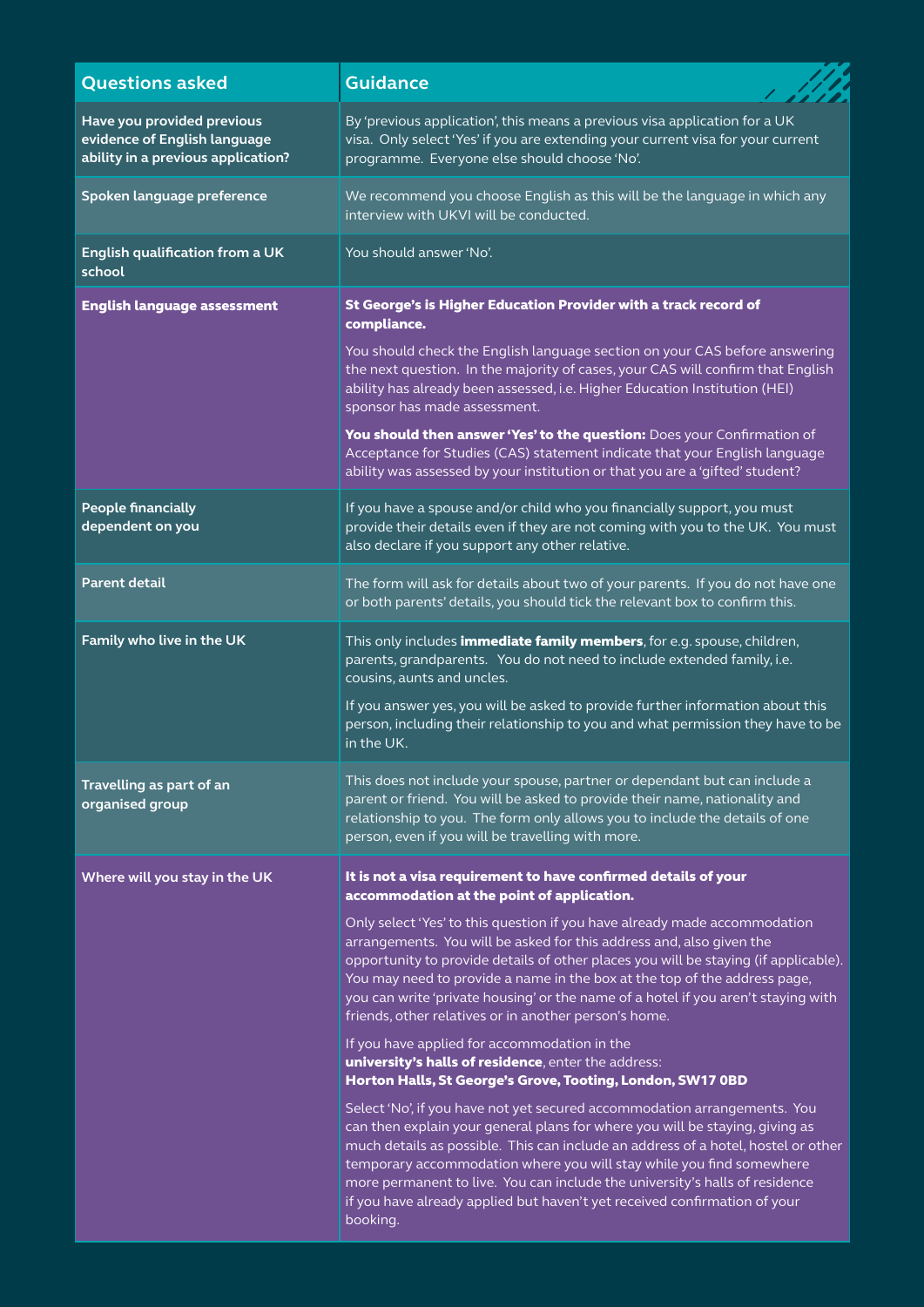| <b>Questions asked</b>                                                      | <b>Guidance</b>                                                                                                                                                                                                                                                                                                                         |
|-----------------------------------------------------------------------------|-----------------------------------------------------------------------------------------------------------------------------------------------------------------------------------------------------------------------------------------------------------------------------------------------------------------------------------------|
| <b>UK Travel History</b>                                                    | If you have visited the UK in the last 10 years you will be asked to provide the<br>details for up to 3 of the most recent trips. This includes the reason for your<br>trip (e.g. tourism, study), the date (month/year) and length of your visit.                                                                                      |
|                                                                             | You should include visits to the UK in transit.                                                                                                                                                                                                                                                                                         |
| Medical treatment in the UK                                                 | This question will only appear if you confirmed in the previous section that you<br>have been to the UK in the last 10 years.                                                                                                                                                                                                           |
|                                                                             | Medical treatment includes visiting a doctor and /or being treated at a hospital.<br>If you answer Yes, you will be asked for details including the name and address<br>of the doctor, hospital or clinic, the dates of the medical treatment and<br>whether you had to pay for this treatment.                                         |
|                                                                             | If you cannot recall exact dates and no longer have records, you should<br>complete this section to the best of your ability and add a note in the<br>Additional Information section at the end to explain this.                                                                                                                        |
| <b>UK leave to remain</b>                                                   | This question will only appear if you confirmed that you have been to the UK in<br>the last 10 year.                                                                                                                                                                                                                                    |
|                                                                             | This question is asking whether you have previously applied for a visa<br>extension from within the UK. It does not refer to visa applications made<br>outside of the UK. If you answer 'Yes' to this question, you will be asked to<br>confirm the date of your application and whether the application was approved<br>or refused.    |
| <b>National Insurance number</b>                                            | You will only have a National Insurance Number if you have previously been<br>employed in the UK or you have specifically applied for one whilst in the UK,<br>for instance to look for a job.                                                                                                                                          |
| <b>Driving licence</b>                                                      | This question only asks if you have a UK driving licence, you do not need to<br>declare an overseas driving licence.                                                                                                                                                                                                                    |
| <b>Public funds</b>                                                         | This refers only to specific welfare benefits. Student funding, such as<br>scholarships and bursaries, do not count as public funds and student council<br>tax exemptions also do not count as recourse to public funds. A student visa<br>will have an immigration condition that prohibits access to public funds.                    |
| Travel to Australia, Canada,<br>New Zealand, USA, Switzerland or<br>the EEA | You must declare if you have been to any of the listed countries in the past 10<br>years. You will only be asked to provide the details for the two most recent<br>trips. This includes the reason for your trip (e.g. tourism, study, in transit), the<br>date (month/year) and length of your visit. Do not include travel to the UK. |
|                                                                             | If you cannot recall exact dates and no longer have records of these visits, you<br>should complete this section to the best of your ability and add a note in the<br>Additional Information section at the end of the application to explain this.                                                                                     |
| <b>World travel history</b>                                                 | You must declare if you have visited any other countries in the past 10<br>years - do not include visits to the UK, Australia, Canada, New Zealand, USA,<br>Switzerland or the EEA.                                                                                                                                                     |
|                                                                             | You should list ALL time spent in these countries over the past 10 years,                                                                                                                                                                                                                                                               |
|                                                                             | including the reason for the visit and the dates travelled.<br>If you cannot recall exact dates and no longer have records of these visits, you<br>should complete this section to the best of your ability and add a note in the<br>Additional Information section at the end of the application to explain this.                      |
| Your planned arrival date in the UK                                         | We do not recommend you book your travel to the UK until your visa is<br>approved. You should therefore enter your intended date of arrival in the UK.<br>Please note, the earliest date the visa will be valid for travel to the UK is<br>one month before your course start date.                                                     |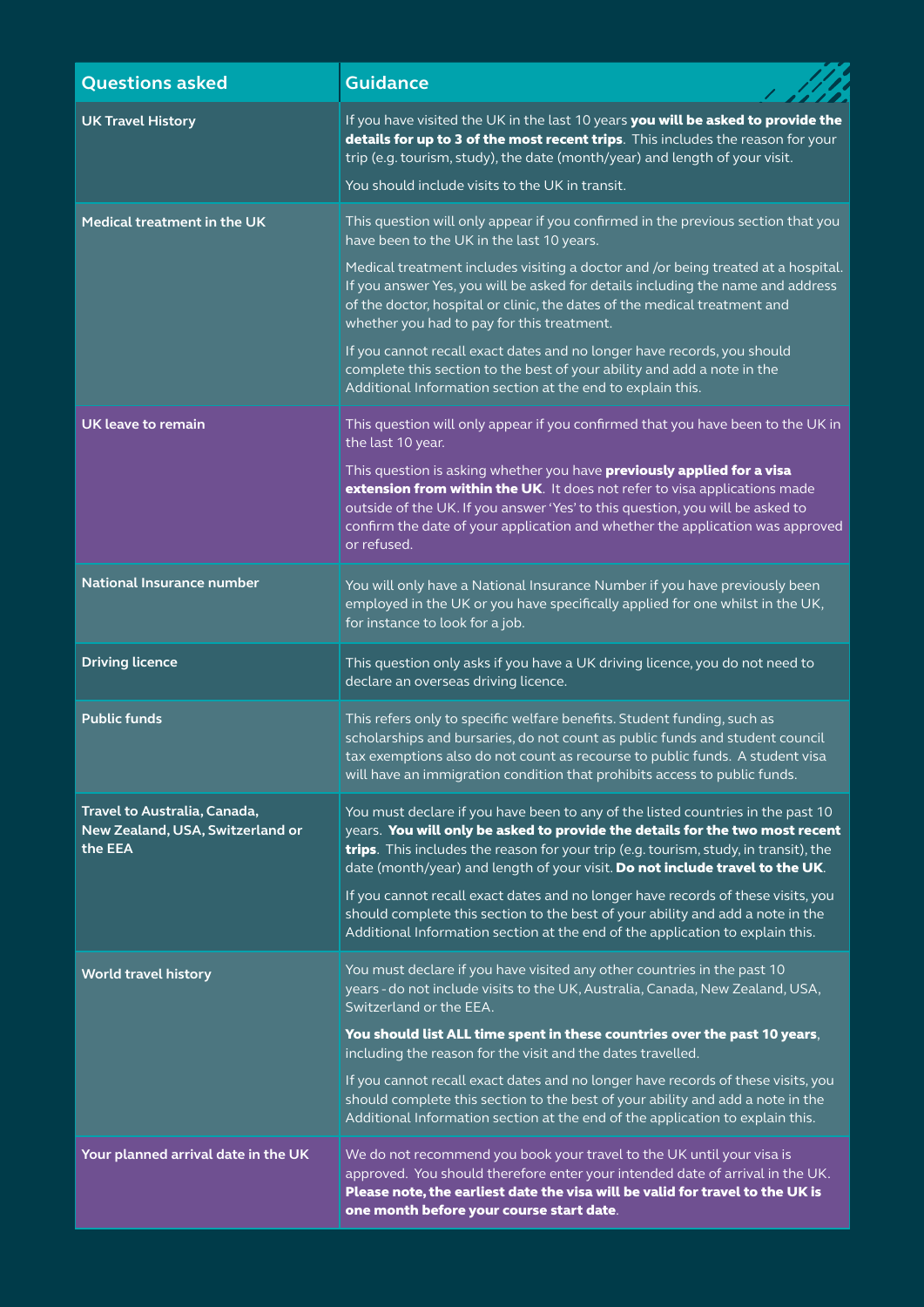| <b>Questions asked</b>                   | <b>Guidance</b>                                                                                                                                                                                                                                                                                                                                                                                                                                                                                                                                                                                                                                                                                                                                                                                                                                |
|------------------------------------------|------------------------------------------------------------------------------------------------------------------------------------------------------------------------------------------------------------------------------------------------------------------------------------------------------------------------------------------------------------------------------------------------------------------------------------------------------------------------------------------------------------------------------------------------------------------------------------------------------------------------------------------------------------------------------------------------------------------------------------------------------------------------------------------------------------------------------------------------|
| <b>Immigration history</b>               | It is extremely important that you declare details of any previous problems<br>with immigration to the UK or any other country, for example, a visa refusal.<br>Failure to provide this information will be viewed as deception or making false<br>representations which could result in a 10-year re-entry ban.                                                                                                                                                                                                                                                                                                                                                                                                                                                                                                                               |
| <b>Breach of UK immigration law</b>      | You must declare whether you have breached UK immigration law in any way,<br>for example, remained beyond the validity of your visa.<br>Failure to provide this information will be viewed as deception or making false<br>representations which could result in a 10-year re-entry ban.                                                                                                                                                                                                                                                                                                                                                                                                                                                                                                                                                       |
| <b>Convictions and other penalties</b>   | You must declare convictions and/or other penalties in the UK and any other<br>country. This includes cautions, driving offences, spent as well as unspent<br>convictions. You must also declare any absolute or conditional discharges you<br>have received for an offence.                                                                                                                                                                                                                                                                                                                                                                                                                                                                                                                                                                   |
| Your employment history                  | If you have been employed by any of the organisations listed you will be asked<br>to provide further details.                                                                                                                                                                                                                                                                                                                                                                                                                                                                                                                                                                                                                                                                                                                                  |
| Sponsor licence number and<br>address    | St George's Sponsor licence number: DQ0J2TKE0<br>Sponsor's address: Cranmer Terrace, Tooting, London, SW17 ORE                                                                                                                                                                                                                                                                                                                                                                                                                                                                                                                                                                                                                                                                                                                                 |
| <b>Place of study</b>                    | St George's is a Higher Education Provider with a track record of compliance                                                                                                                                                                                                                                                                                                                                                                                                                                                                                                                                                                                                                                                                                                                                                                   |
| <b>Primary site of study</b>             | St George's sponsor address should be shown as your primary site of study<br>i.e. where the majority of your study will take place. Select 'Yes' as this is your<br>main study address for visa application purposes.                                                                                                                                                                                                                                                                                                                                                                                                                                                                                                                                                                                                                          |
| <b>UCAS</b>                              | UCAS is an organisation which operates an application process for UK<br>Universities. If you applied for your course through UCAS enter your personal<br>identification number. Contact us if you can't locate this number.<br>Other students will have applied directly to the University and can select 'No'.                                                                                                                                                                                                                                                                                                                                                                                                                                                                                                                                |
| <b>ATAS</b>                              | Not all students need an ATAS certificate to study their course - it is only<br>required by some postgraduate level students who are studying certain science<br>and technology subjects. Your offer letter and CAS will state whether or not<br>ATAS clearance is required for you to study your course. If you do require an<br>ATAS certificate, you must get it before we issue your CAS.<br>You don't need an ATAS certificate if you are a national of any of the exempt<br>countries listed in the ATAS Appendix to the Immigration Rules.                                                                                                                                                                                                                                                                                              |
| <b>Future official financial sponsor</b> | Only select 'Yes' to this question if you will be finally sponsored by the<br>UK Government, your home Government, a University, an international<br>organisation (like a scholarship agency) or an international company<br>(a company with offices in more than one country).<br>An official financial sponsor does not include a parent or other family<br>member.<br>If you select 'Yes' to this question you will be asked to confirm if you are being<br>'wholly sponsored'. Wholly sponsored here means your entire fees and full<br>living costs (at least £1334 per month for 9 months) will be covered by an<br>official financial sponsor.<br>If an official financial sponsor will not be providing funds to cover both your<br>tuition fees and living costs in full then you should answer 'I am not being<br>wholly sponsored'. |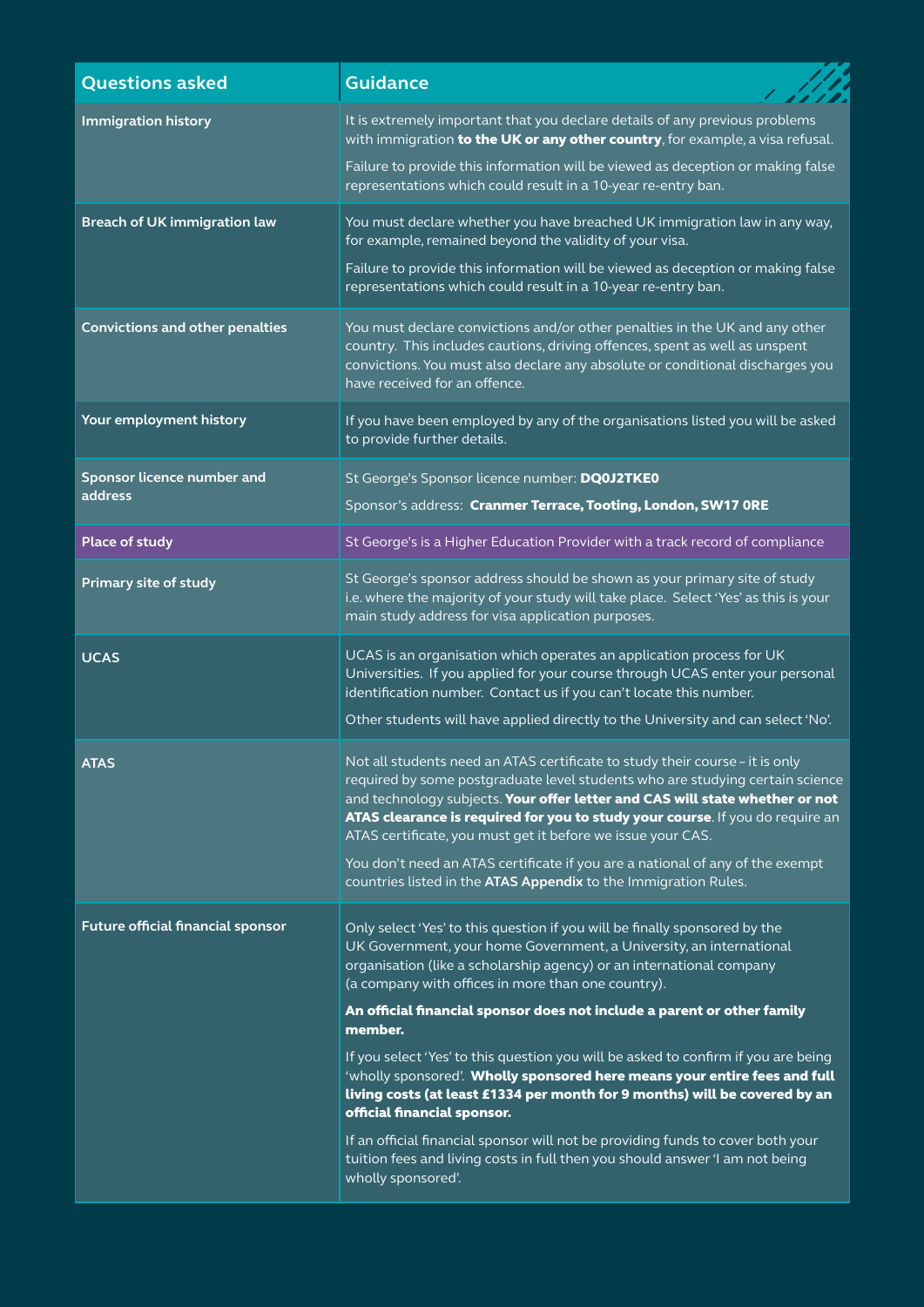| <b>Questions asked</b>                           | <b>Guidance</b>                                                                                                                                                                                                                                                                                                                                                                                                         |
|--------------------------------------------------|-------------------------------------------------------------------------------------------------------------------------------------------------------------------------------------------------------------------------------------------------------------------------------------------------------------------------------------------------------------------------------------------------------------------------|
| <b>Course information</b>                        | Enter 'St George's, University of London' as the Sponsor institution                                                                                                                                                                                                                                                                                                                                                    |
|                                                  | Enter the course name exactly as shown in your CAS.                                                                                                                                                                                                                                                                                                                                                                     |
|                                                  | The 'qualification you will get' is noted as the 'course level' on the CAS and<br>starts with RQF level. When selecting from the dropdown menu it will also<br>give the Scottish equivalent which you can ignore, for e.g. if you CAS states<br>RQF level 7, you will need to select 'RQF7/SCQF11'.                                                                                                                     |
|                                                  | A sabbatical officer is someone who has been elected to work for the Student's<br>Union. You should answer 'no' if you are just applying to study a course.                                                                                                                                                                                                                                                             |
| <b>Course dates</b>                              | Enter the course start and end dates exactly as shown on your CAS.                                                                                                                                                                                                                                                                                                                                                      |
| <b>Accommodation payments</b>                    | You should only answer 'yes' here if your CAS states that you have paid any<br>money towards accommodation. This is only if you are staying in St George'-<br>owned Halls of Residence, Horton Halls.                                                                                                                                                                                                                   |
|                                                  | If you have made a payment that is not yet included on your CAS, email<br>student.immigration@sgul.ac.uk to request an updated CAS statement.                                                                                                                                                                                                                                                                           |
|                                                  | If you are not in University owned accommodation then you should answer<br>'no' here.                                                                                                                                                                                                                                                                                                                                   |
| <b>Course fees</b>                               | Enter the course fees exactly as shown on your CAS. Note that for courses<br>longer than one year, this is your fees for the first year only.                                                                                                                                                                                                                                                                           |
|                                                  | You must ensure that any payment you have made towards course fees (for<br>example, £3000 deposit) is the same amount noted on your CAS statement.<br>If you have made a payment that is not yet included on your CAS, email<br>student.immigration@sgul.ac.uk to request an updated CAS statement.                                                                                                                     |
| <b>Student loan</b>                              | The student loan must be in your name or your parents name. An example<br>of a student loan is the US Federal Aid loan. If you wish to use a loan letter<br>as evidence of your funds for your visa application, the loan must be provided<br>by either the relevant government, a government sponsored Student Loan<br>Company or an academic or educational loans scheme.                                             |
| <b>Maintenace funds</b>                          | Maintenance funds refers to the balance of course fees plus living costs.                                                                                                                                                                                                                                                                                                                                               |
|                                                  | This section is asking whether the required funds are held in your bank account<br>or your parent/s bank account. You will also be asked to confirm the name of<br>the bank and what documentary evidence you have.                                                                                                                                                                                                     |
|                                                  | If you are being wholly sponsored by an official financial sponsorship, you can<br>answer 'Yes' to the funds being in a bank account, even though you do not need<br>to include bank statements.                                                                                                                                                                                                                        |
|                                                  | Please note the additional documentation requirements if you are using a<br>parent/s bank account.                                                                                                                                                                                                                                                                                                                      |
| Additional information about your<br>application | If you want to add more information about your application but were not able<br>to, you can write it here. For example, if you are bringing dependants to the UK<br>who are making their own Dependant visa applications at the same time as you<br>then you should state this here and include their details and the planned date<br>they will apply so that it is easier for UKVI to link your applications together. |
| <b>Check your answers</b>                        | You should now check through your answers carefully to ensure all the<br>information you have entered is correct. If any answers contain mistakes you<br>are able to go back and correct them at this stage by clicking on the 'change'<br>hyperlinks.                                                                                                                                                                  |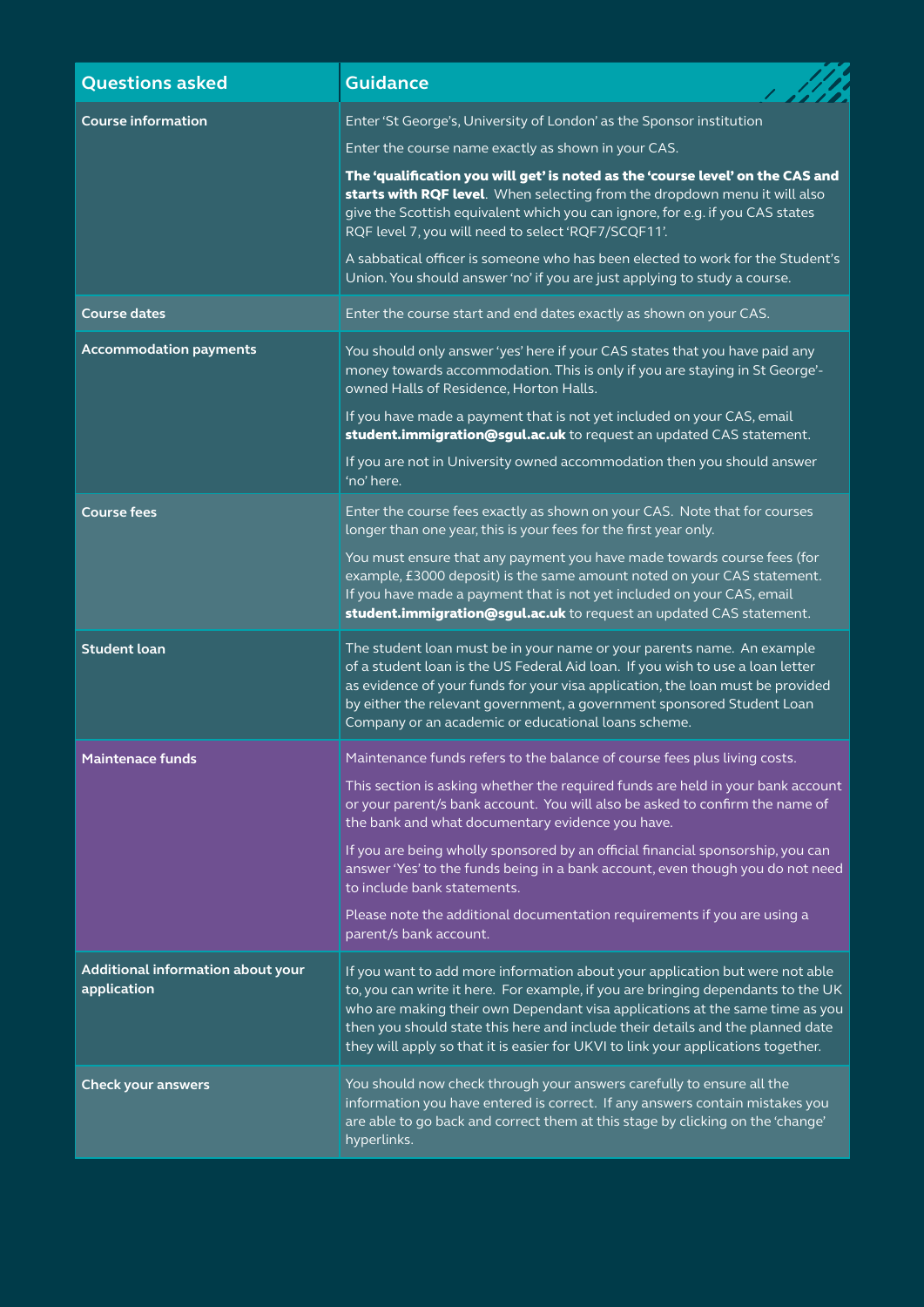### <span id="page-8-0"></span>**Documents & Declaration**

Once you have completed the form you will be given a list of supporting documents you need to provide based on your answers. This can vary depending upon your course, nationality and where you are applying. If you are applying to study a degree level course, you will not need to provide copies of the qualification listed in your CAS.

Whether you upload your supporting documents or need to take them to the visa application centre will depend on where you are applying. You will be provided with the next steps once you have submitted the application.

#### LOW RISK NATIONALS

Although all applicants must confirm they have the maintenance funds, **certain 'low risk nationals' do not need to provide financial evidence with their application**, this is known as the **['differentiation arrangement'](https://www.gov.uk/guidance/financial-evidence-for-student-and-child-student-route-applicants#exempt-countries)**.

If you are a national of one of the listed countries, you will qualify for the differentiation arrangements:

Australia, Austria, Bahrain, Barbados, Belgium, Botswana, Brazil, British National (Overseas) Brunei, Bulgaria, Cambodia, Canada, Chile, China, Croatia, Cyprus, Czech Republic, Denmark, The Dominican Republic, Estonia, Finland, France, Germany, Greece, Hong Kong SAR, Hungary, Iceland, Indonesia, Ireland, Italy, Japan, Kazakhstan, Kuwait, Latvia, Liechtenstein, Lithuania, Luxembourg, Macau SAR, Malaysia, Malta, Mauritius, Mexico, Netherlands, New Zealand, Norway, Oman, Peru, Poland, Portugal, Qatar, Romania, Serbia, Singapore, Slovakia, Slovenia, South Korea, Spain, Sweden, Switzerland, Taiwan, Thailand, Tunisia, United Arab Emirates, United States of America.

### TB CERTIFICATE

You will be required to take a TB test if you have lived for at least 6 months in one of the countries specified by the Home Office in the period prior to submitting your visa application. The list of countries is outlined at **https://www.gov.uk/tb-test-visa**. The test must be from an approved clinic. You will be required to submit your TB clearance certificate with your visa application.

## **Immigration Health Surcharge (IHS)**

Payment of the IHS is a mandatory charge when you apply for a visa to come and study in the UK for more than 6 months. It will enable you to access the UK's National Health Service at no additional cost.

You will be asked:

- to enter your course start and end dates ensure these match the dates on your CAS.
- if your course is at NQF 7 the terms 'RQF' and 'NQF' have the same meaning so answer this question based on the RQF level stated on your CAS.
- to enter the location of your course- select 'other' from the options in the dropdown menu.

The IHS is calculated at the rate of £470 per year and £235 for any period less than 6 months. The calculation is based on the length of your visa and not the length of your course. Please note, the student visa will usually start one month before the course start date and expire four months after the course end date. More information about **[how the IHS is calculated](https://www.gov.uk/healthcare-immigration-application/how-much-pay)** can be found on the GOV.UK website.

d B

[https://www.gov.uk/healthcare-immigration](https://www.gov.uk/healthcare-immigration-application/how-much-pay)[application](https://www.gov.uk/healthcare-immigration-application/how-much-pay)